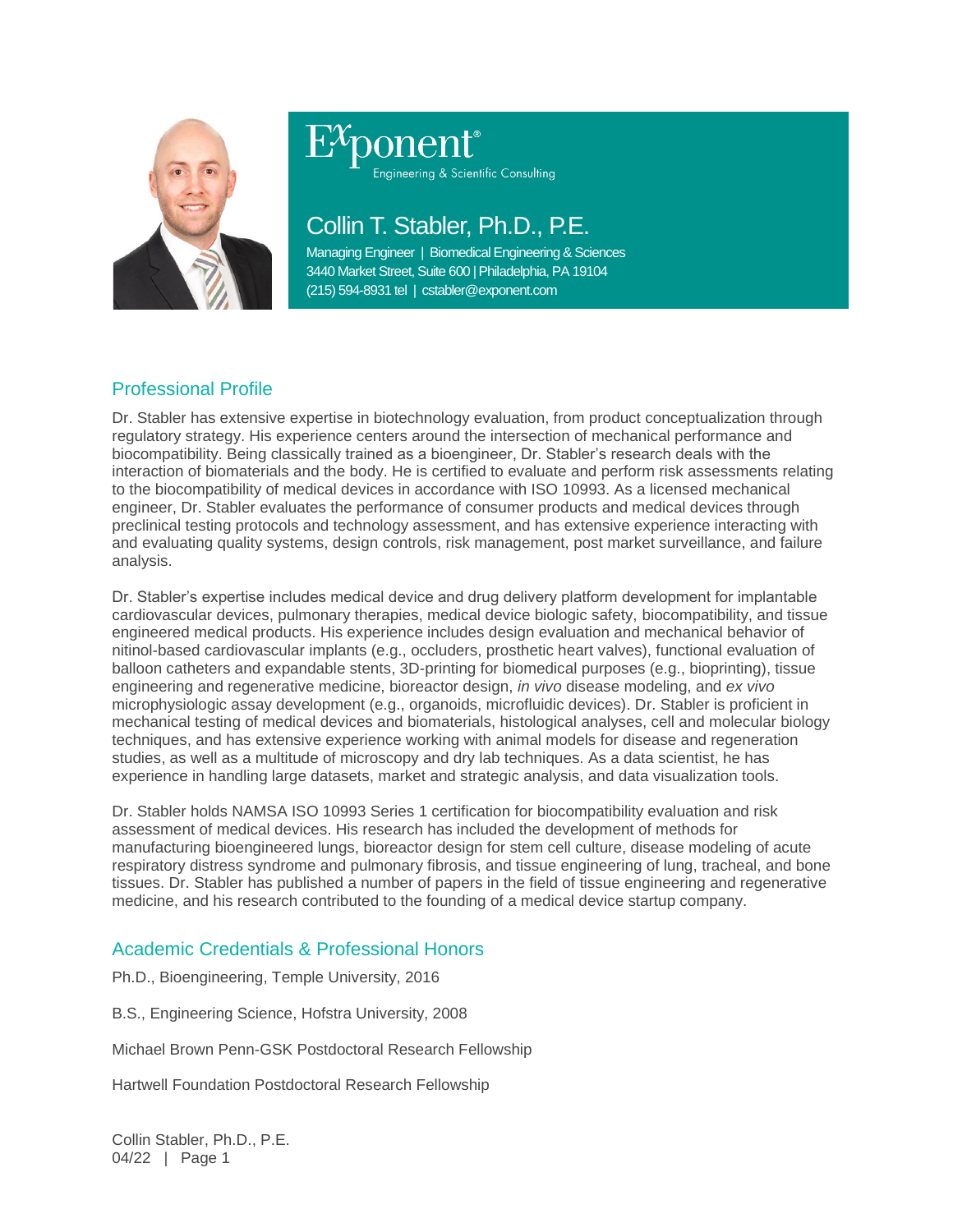Lung Repair and Regeneration Consortium (LRRC) Travel Award

National Aeronautics and Space Administration (NASA) Graduate Student Research Program (GSRP) fellowship

Temple University College of Engineering Poster Competition 1st place award

#### Licenses and Certifications

Licensed Professional Mechanical Engineer, Delaware, #23247

NAMSA ISO 10993 Series 1 Biocompatibility Testing, Evaluation and Risk Management (Certificate No. 21645)

#### Academic Appointments

Adjunct Professor, Temple University College of Engineering (2022)

#### Prior Experience

Visiting Scholar, Penn Center for Pulmonary Biology and Penn Institute for Regenerative Medicine, University of Pennsylvania School of Medicine (2018-2019)

Postdoctoral Fellow, University of Pennsylvania School of Medicine, 2016-2018

Research Assistant, Temple University, 2013-2016

Research Assistant, Drexel University, 2009-2013

Associate Scientist, SBH Sciences, 2008-2009

Research Intern, North Shore University Hospital, 2007-2008

#### Professional Affiliations

ASTM, Member

AAMI, Member

ASME, Member; Chair of Bioprinting Hardware Standard committee (2021-2022)

Biomedical Engineering Society, Member

Tissue Engineering and Regenerative Medicine International Society, Member

Theta Tau, Member

#### **Publications**

Niethamer TK, Stabler CT, Leach JP, et al. Defining the role of pulmonary endothelial cell heterogeneity in the response to acute lung injury [published online ahead of print, 2020 Feb 24]. Elife. 2020;9:e53072. doi:10.7554/eLife.53072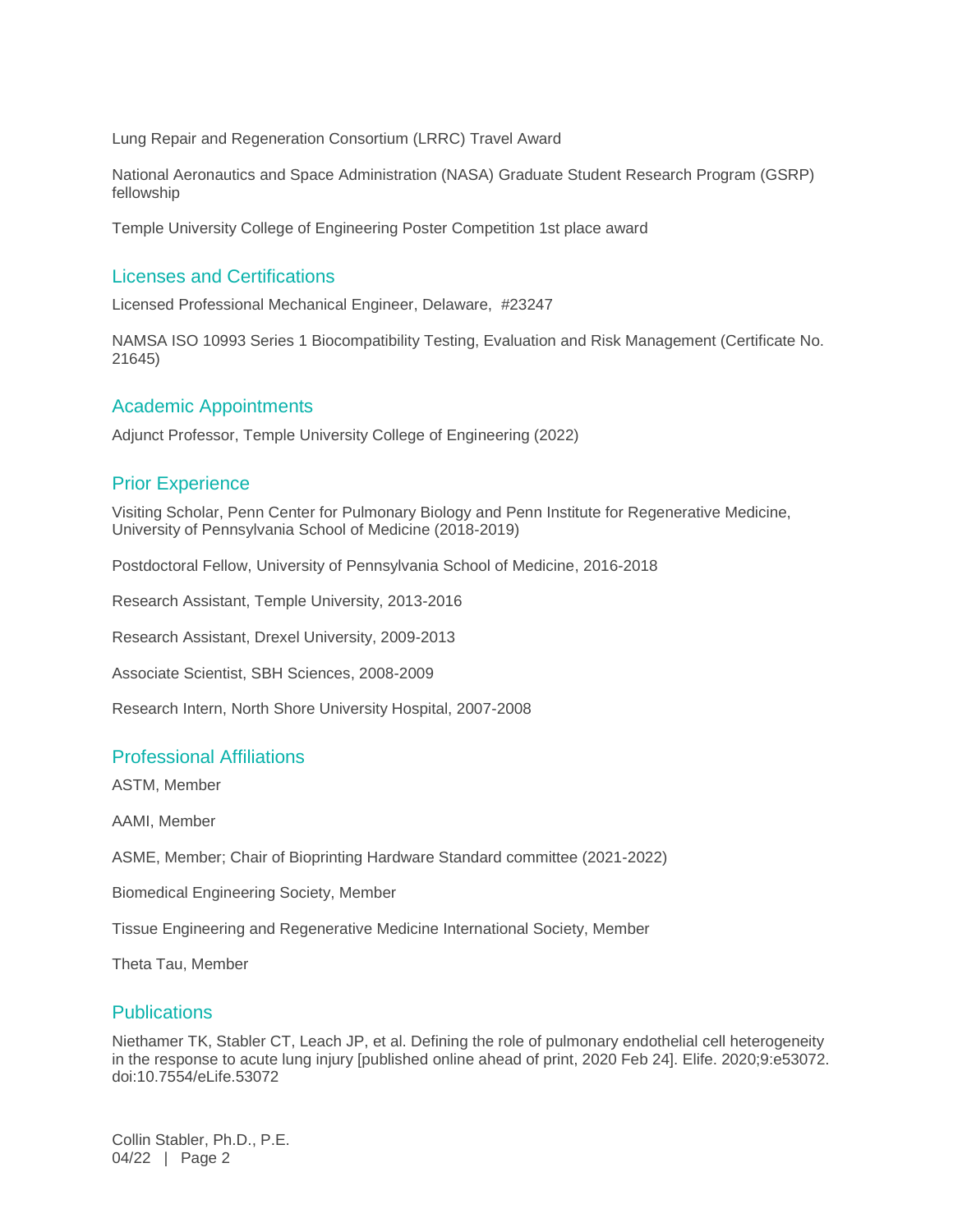Tint D, Stabler CT, Hanifi A, Yousefi F, Linkov G, Hy K, Soliman AMS, Pleshko N. Spectroscopic Analysis of Human Tracheal Tissue during Decellularization. Otolaryngol Head Neck Surg. 2018 Oct 16:194599818806271. doi: 10.1177/0194599818806271. [Epub ahead of print] PubMed PMID: 30325714.

Stabler CT, Morrisey EE. Developmental pathways in lung regeneration. Cell Tissue Res. 2017 Mar;367(3):677-685. doi: 10.1007/s00441-016-2537-0. Epub 2016 Dec 13. Review. PubMed PMID: 27957616; PubMed Central PMCID: PMC5321816.

Stabler CT, Caires LC Jr, Mondrinos MJ, Marcinkiewicz C, Lazarovici P, Wolfson MR, Lelkes PI. Enhanced Re-Endothelialization of Decellularized Rat Lungs. Tissue Eng Part C Methods. 2016 May;22(5):439-50. doi: 10.1089/ten.TEC.2016.0012. Epub 2016 Apr 1. PubMed PMID: 26935764; PubMed Central PMCID: PMC4870653.

Stabler CT, Lecht S, Mondrinos MJ, Goulart E, Lazarovici P, Lelkes PI. Revascularization of decellularized lung scaffolds: principles and progress. Am J Physiol Lung Cell Mol Physiol. 2015 Dec 1;309(11):L1273-85. doi: 10.1152/ajplung.00237.2015. Epub 2015 Sep 25. Review. PubMed PMID: 26408553; PubMed Central PMCID: PMC4669341.

Stabler CT, Lecht S, Lazarovici P, Lelkes PI. Mesenchymal stem cells for therapeutic applications in pulmonary medicine. Br Med Bull. 2015 Sep;115(1):45-56. doi: 10.1093/bmb/ldv026. Epub 2015 Jun 10. Review. PubMed PMID: 26063231.

Frohbergh ME, Katsman A, Mondrinos MJ, Stabler CT, Hankenson KD, Oristaglio JT, Lelkes PI. Osseointegrative properties of electrospun hydroxyapatite-containing nanofibrous chitosan scaffolds. Tissue Eng Part A. 2015 Mar;21(5-6):970-81. doi: 10.1089/ten.TEA.2013.0789. Epub 2014 Dec 16. PubMed PMID: 25336062; PubMed Central PMCID: PMC4356216.

Pimton P, Lecht S, Stabler CT, Johannes G, Schulman ES, Lelkes PI. Hypoxia enhances differentiation of mouse embryonic stem cells into definitive endoderm and distal lung cells. Stem Cells Dev. 2015 Mar 1;24(5):663-76. doi: 10.1089/scd.2014.0343. Epub 2014 Oct 27. PubMed PMID: 25226206; PubMed Central PMCID: PMC4333609.

Lecht S, Gerstenhaber JA, Stabler CT, Pimton P, Karamil S, Marcinkiewicz C, Schulman ES, Lelkes PI. Heterogeneous mixed-lineage differentiation of mouse embryonic stem cells induced by conditioned media from a549 cells. Stem Cells Dev. 2014 Aug 15;23(16):1923-36. doi: 10.1089/scd.2014.0042. Epub 2014 Jun 3. PubMed PMID: 24720740.

JUnior LC, Guimar&atilde:es Eda S, Musso CM, Stabler CT, Garcia RM, Mour&atilde:o-JUnior CA, Andreazzi AE. Behavior and memory evaluation of Wistar rats exposed to 1& middot: 8 GHz radiofrequency electromagnetic radiation. Neurol Res. 2014 Sep;36(9):800-3. doi: 10.1179/1743132813Y.0000000276. Epub 2014 Jan 27. PubMed PMID: 24620965.

Lecht S, Stabler CT, Rylander AL, Chiaverelli R, Schulman ES, Marcinkiewicz C, Lelkes PI. Enhanced reseeding of decellularized rodent lungs with mouse embryonic stem cells. Biomaterials. 2014 Mar;35(10):3252-62. doi: 10.1016/j.biomaterials.2013.12.093. Epub 2014 Jan 15. PubMed PMID: 24439414; PubMed Central PMCID: PMC5030820.

#### **Presentations**

Stabler, CT. Integrin specific re-endothelialization of decellularized rodent lungs. Tissue Engineering and Regenerative Medicine International Society World Congress. Boston MA, 2016.

Stabler, CT. Positional and Integrin-Specific Re-endothelializtion of Decellularized Rodent Lungs. Stem Cells and Cell Therapies in Lung Biology and Lung Diseases Conference, Burlington VT, 2015.